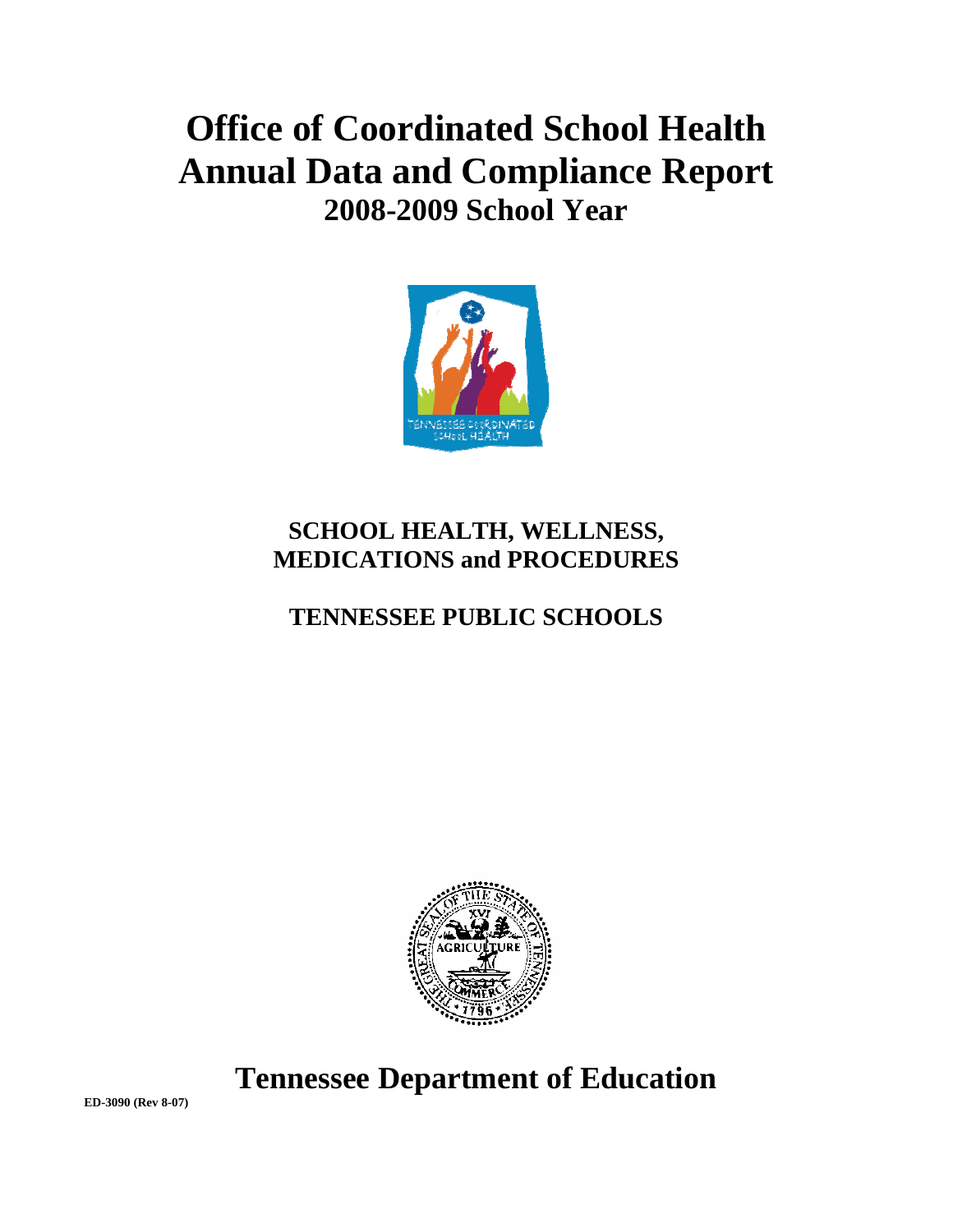## **Office of Coordinated School Health Annual Data and Compliance Report 2008-2009 School Year**

The Office of Coordinated School Health surveys all public school systems annually to monitor compliance with state school health laws and to assess the scope of school health services provided to Tennessee public school students. All 136 school systems and the four special schools returned their survey for inclusion in this report.

#### **STUDENT DIAGNOSES**

#### *Number of Students with Diagnosis of Chronic Illness or Disability Diagnosis 2008-2009*

| <b>Chronic Illness or Disability</b><br><b>Diagnosis</b> | <b>Number of Students</b><br>2008-2009 | <b>Percent of Total</b> |
|----------------------------------------------------------|----------------------------------------|-------------------------|
| <b>Diabetes</b>                                          | 3,416                                  | $2.4\%$                 |
| Asthma                                                   | 56,213                                 | 40.3%                   |
| <b>ADHD/ADD</b>                                          | 31,960                                 | 23%                     |
| <b>Seizure Disorder</b>                                  | 6,461                                  | $4.6\%$                 |
| <b>Severe Allergy</b>                                    | 21,294                                 | 15.3%                   |
| <b>Other</b>                                             | 20,088                                 | 14.4%                   |
| <b>Total</b>                                             | 139,432                                | 100%                    |

 *Most students were diagnosed with Asthma (40.3%), ADHD/ADD (23%) and Severe Allergy (15.3%).* 

### *Number of Students by Chronic Illness or Disability Diagnosis 2004-2005 and 2008-2009*

| <b>Chronic Illness or</b><br><b>Disability Diagnosis</b> | <b>Number of Students</b><br>2004-2005 | <b>Number of Students</b><br>2008-2009 | <b>Percent</b><br><b>Change</b> |
|----------------------------------------------------------|----------------------------------------|----------------------------------------|---------------------------------|
| <b>Diabetes</b>                                          | 2,388                                  | 3,416                                  | $+43%$                          |
| Asthma                                                   | 38,676                                 | 56,213                                 | $+45%$                          |
| <b>ADHD/ADD</b>                                          | 19,939                                 | 31,960                                 | $+60%$                          |
| <b>Seizure Disorder</b>                                  | <b>NA</b>                              | 6,461                                  | <b>NA</b>                       |
| <b>Severe Allergy</b>                                    | <b>NA</b>                              | 21,294                                 | <b>NA</b>                       |
| <b>Other</b>                                             | 14,536                                 | 20,088                                 | $+38%$                          |
| <b>Total</b>                                             | 75,539                                 | 139,432                                | $+85%$                          |

*The total number of students with chronic illness or disability diagnoses increased by 85% between 2004-2005 and 2008-2009.*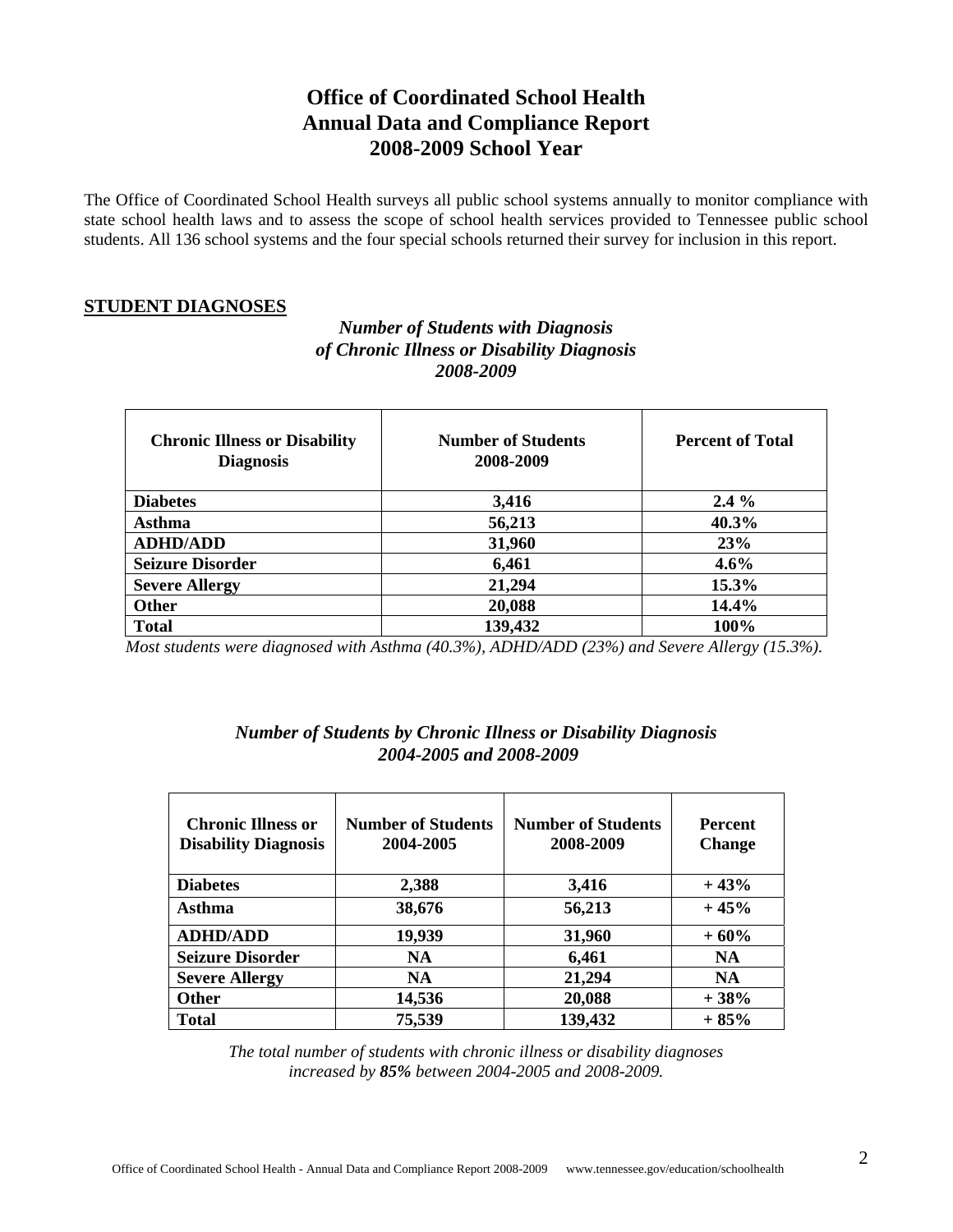#### **MEDICATIONS**

#### *Number of Students Self-Administering Medications at School*

#### *2008-2009*

| <b>Type of Medicines</b><br><b>Self-Administered at School</b><br>During the School Year Under<br><b>Supervision of School Personnel</b> | <b>Number of Students</b><br><b>Self-Administering these</b><br><b>Medications at School</b><br>2008-2009 | <b>Percent of Total</b> |
|------------------------------------------------------------------------------------------------------------------------------------------|-----------------------------------------------------------------------------------------------------------|-------------------------|
| <b>Inhalants</b>                                                                                                                         | 16,776                                                                                                    | 28.5%                   |
| <b>Insulin</b>                                                                                                                           | 1,486                                                                                                     | $2\%$                   |
| <b>Topical</b>                                                                                                                           | 10,673                                                                                                    | 18%                     |
| <b>Behavioral</b>                                                                                                                        | 4,909                                                                                                     | 8%                      |
| <b>Antibiotic</b>                                                                                                                        | 2,668                                                                                                     | 4%                      |
| <b>Seizure control/prevention</b>                                                                                                        | 296                                                                                                       | $.5\%$                  |
| <b>Other – Non-Specified Drugs</b>                                                                                                       | 23,437                                                                                                    | <b>39%</b>              |
| <b>Total</b>                                                                                                                             | 60,238                                                                                                    | 100%                    |

*The most common medications administered by students were: Other – Non-Specified drugs (39%) Inhalants (28.5%) and Topical (18%)* 

#### *Number of Students Self-Administering Medications at School*

#### *2004-2005 and 2008-2009*

| <b>Type of Medicines</b><br><b>Self-Administered at School</b><br><b>During the School Year Under</b><br><b>Supervision of School Personnel</b> | <b>Number of Students</b><br><b>Self-Administering these</b><br><b>Medications at School</b><br>2004-2005 | <b>Number of Students</b><br><b>Self-Administering these</b><br><b>Medications at School</b><br>2008-2009 | <b>Percent</b><br><b>Change</b> |
|-------------------------------------------------------------------------------------------------------------------------------------------------|-----------------------------------------------------------------------------------------------------------|-----------------------------------------------------------------------------------------------------------|---------------------------------|
| <b>Inhalants</b>                                                                                                                                | 13,296                                                                                                    | 16,769                                                                                                    | $+26%$                          |
| <b>Insulin</b>                                                                                                                                  | 1,444                                                                                                     | 1,486                                                                                                     | $+3%$                           |
| <b>Topical</b>                                                                                                                                  | 8,266                                                                                                     | 10,673                                                                                                    | $+29%$                          |
| <b>Behavioral</b>                                                                                                                               | 6,386                                                                                                     | 4,909                                                                                                     | $-23%$                          |
| <b>Antibiotic</b>                                                                                                                               | 3,340                                                                                                     | 2,668                                                                                                     | $-20%$                          |
| Seizure control/prevention                                                                                                                      | 455                                                                                                       | $296*$                                                                                                    | $-35%$                          |
| <b>Other</b>                                                                                                                                    | 5,542                                                                                                     | 23,437                                                                                                    | $+322%$                         |
| <b>Total</b>                                                                                                                                    | 38,729                                                                                                    | 60,238                                                                                                    | $+55%$                          |

*There was a significant increase (55%) in the number of student self-administered medications between 2004-2005 and 2008-2009.*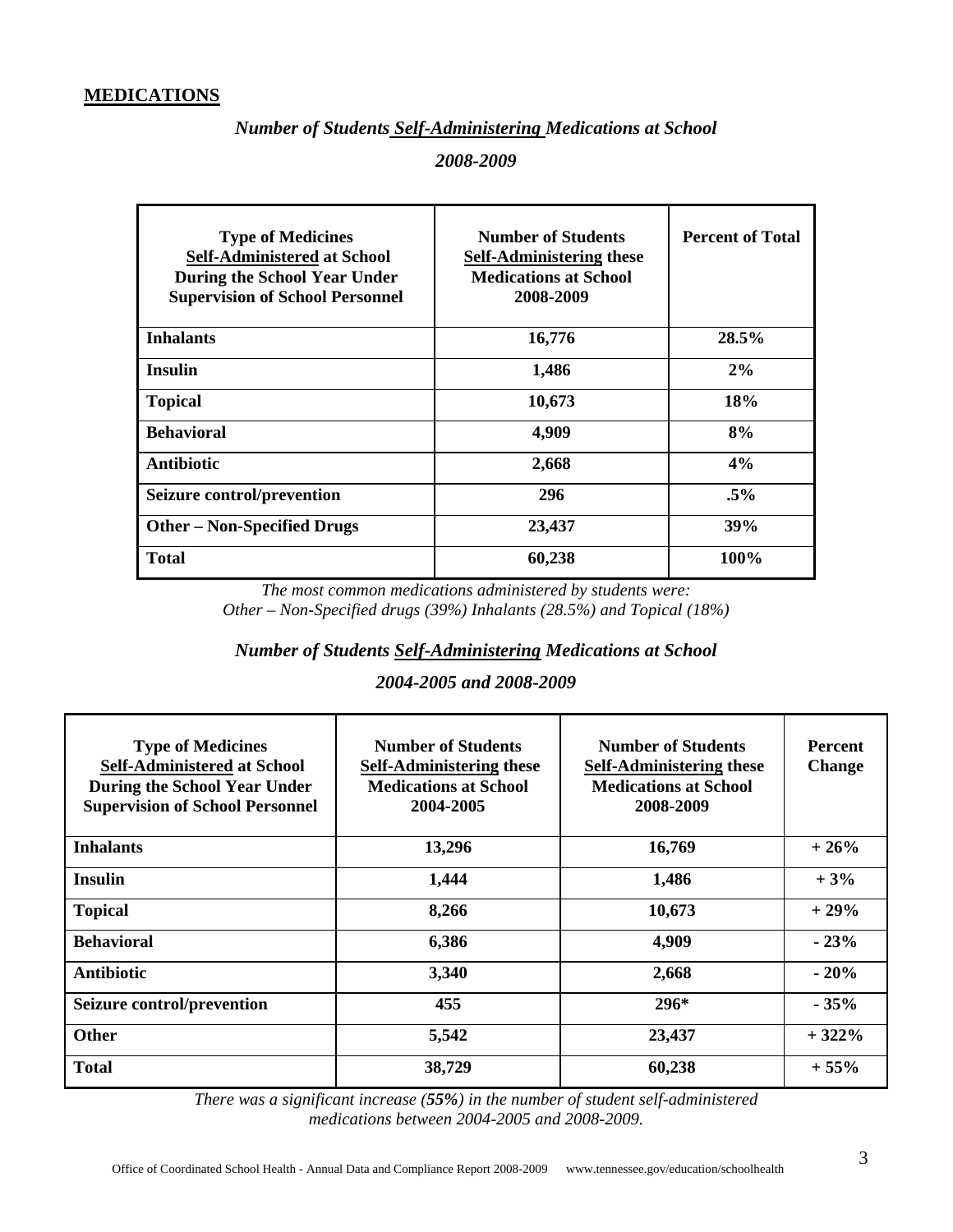#### *Number of Students Receiving Medications Administered by a Licensed Health Care Professional 2008-2009*

| <b>Type of Medicines</b>       | <b>Number of Students Receiving</b><br>Medication Administered by a<br><b>Licensed Health Care</b><br><b>Professional</b><br>2008-2009 | <b>Percent of Total</b> |
|--------------------------------|----------------------------------------------------------------------------------------------------------------------------------------|-------------------------|
| <b>Insulin</b>                 | 1,175                                                                                                                                  | $1\%$                   |
| <b>Insulin Pump assistance</b> | 761                                                                                                                                    | $1\%$                   |
| <b>Aerosol</b>                 | 4,975                                                                                                                                  | 6%                      |
| <b>Topical</b>                 | 36,758                                                                                                                                 | 42%                     |
| <b>Behavioral</b>              | 3,618                                                                                                                                  | 4%                      |
| <b>Antibiotic</b>              | 3,031                                                                                                                                  | 3.5%                    |
| Dias tat                       | 436                                                                                                                                    | $.5\%$                  |
| <b>Seizure / Other</b>         | 485                                                                                                                                    |                         |
| G Tube (any medicines)         | 255                                                                                                                                    | .3%                     |
| <b>Other</b>                   | 35,857                                                                                                                                 | 41%                     |
| <b>Total</b>                   | 87,351                                                                                                                                 | 100%                    |

*The most common medications administered in schools by a Licensed Health Care Professional were: Topical (42%), Other (41%),) and Aerosol (6%).*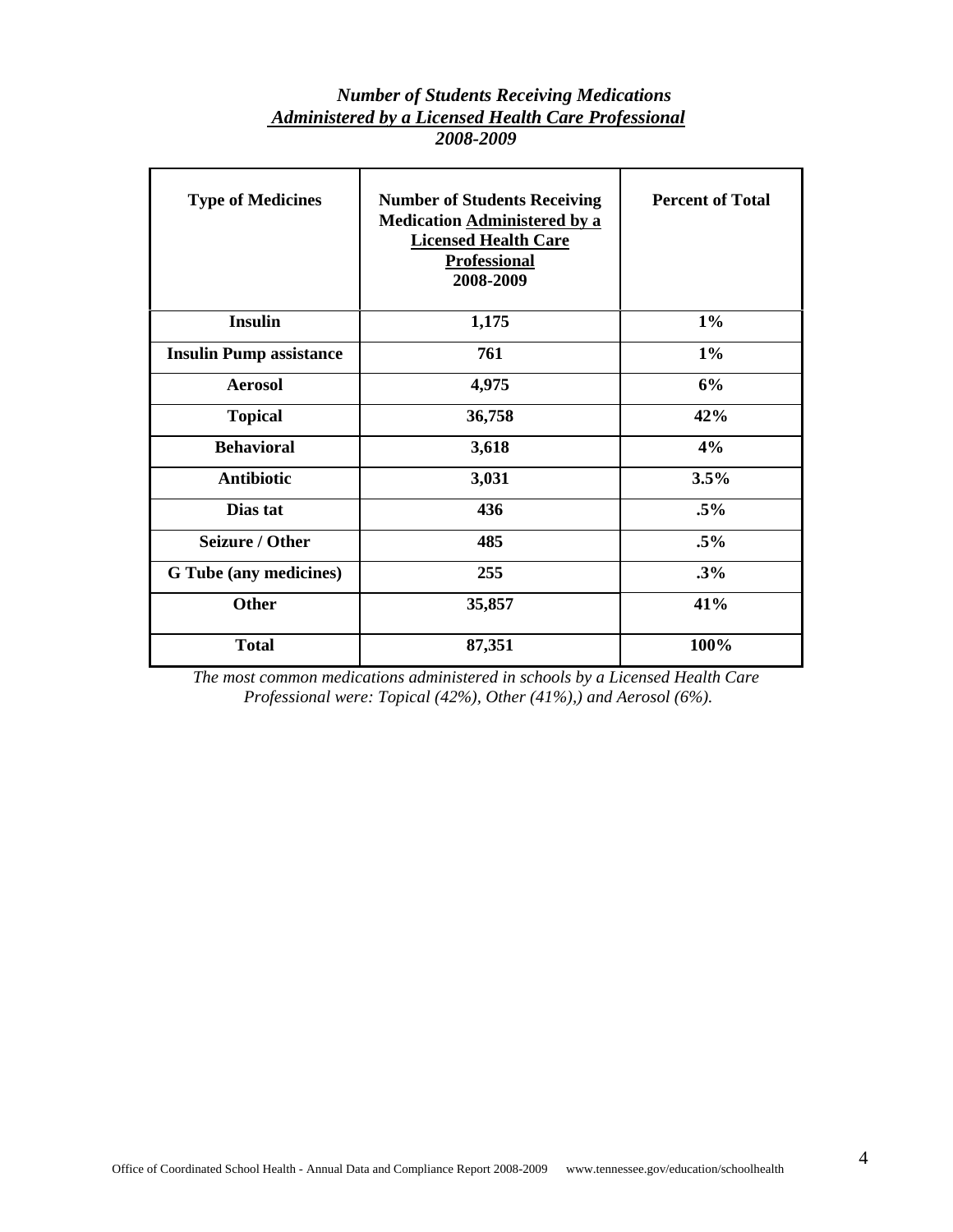#### *Number of Students Receiving Medications Administered by a Licensed Health Care Professional 2004-2005 and 2008-2009*

| <b>Type of Medicines</b>       | <b>Number of Students</b><br><b>Receiving Medication</b><br><b>Administered by Licensed</b><br><b>Health Care Professional</b><br>2004-2005 | <b>Number of Students</b><br><b>Receiving Medication</b><br><b>Administered by Licensed</b><br><b>Health Care Professional</b><br>2008-2009 | <b>Percent Change</b> |
|--------------------------------|---------------------------------------------------------------------------------------------------------------------------------------------|---------------------------------------------------------------------------------------------------------------------------------------------|-----------------------|
| <b>Insulin</b>                 | 645                                                                                                                                         | 1,175                                                                                                                                       | $+82%$                |
| <b>Insulin Pump assistance</b> | <b>NA</b>                                                                                                                                   | 761                                                                                                                                         | <b>NA</b>             |
| <b>Aerosol</b>                 | 3,517                                                                                                                                       | 4,975                                                                                                                                       | $+41%$                |
| <b>Topical</b>                 | 25,706                                                                                                                                      | 36,758                                                                                                                                      | $+43%$                |
| <b>Behavioral</b>              | 3,582                                                                                                                                       | 3,618                                                                                                                                       | $+1\%$                |
| <b>Antibiotic</b>              | 2,489                                                                                                                                       | 3,031                                                                                                                                       | $+22%$                |
| <b>Diastat</b>                 | <b>NA</b>                                                                                                                                   | 436                                                                                                                                         | <b>NA</b>             |
| <b>Seizure / Other</b>         | 757                                                                                                                                         | 485                                                                                                                                         | $-36%$                |
| G Tube (any medicines)         | 339                                                                                                                                         | 255                                                                                                                                         | $-25%$                |
| <b>Other</b>                   | 29,769                                                                                                                                      | 35,857                                                                                                                                      | $+20%$                |
| <b>Total</b>                   | 66,804                                                                                                                                      | 87,351                                                                                                                                      | $+31%$                |

*The total number of students receiving medication administered by a Licensed Health Care Professional increased by 31% from 2004-2005 to 2008-2009. The largest increase in medications was insulin (82%), topical (43%) and aerosol (41%). The largest decline of medicine was seizure/other (-36%) and G Tube (-25%)*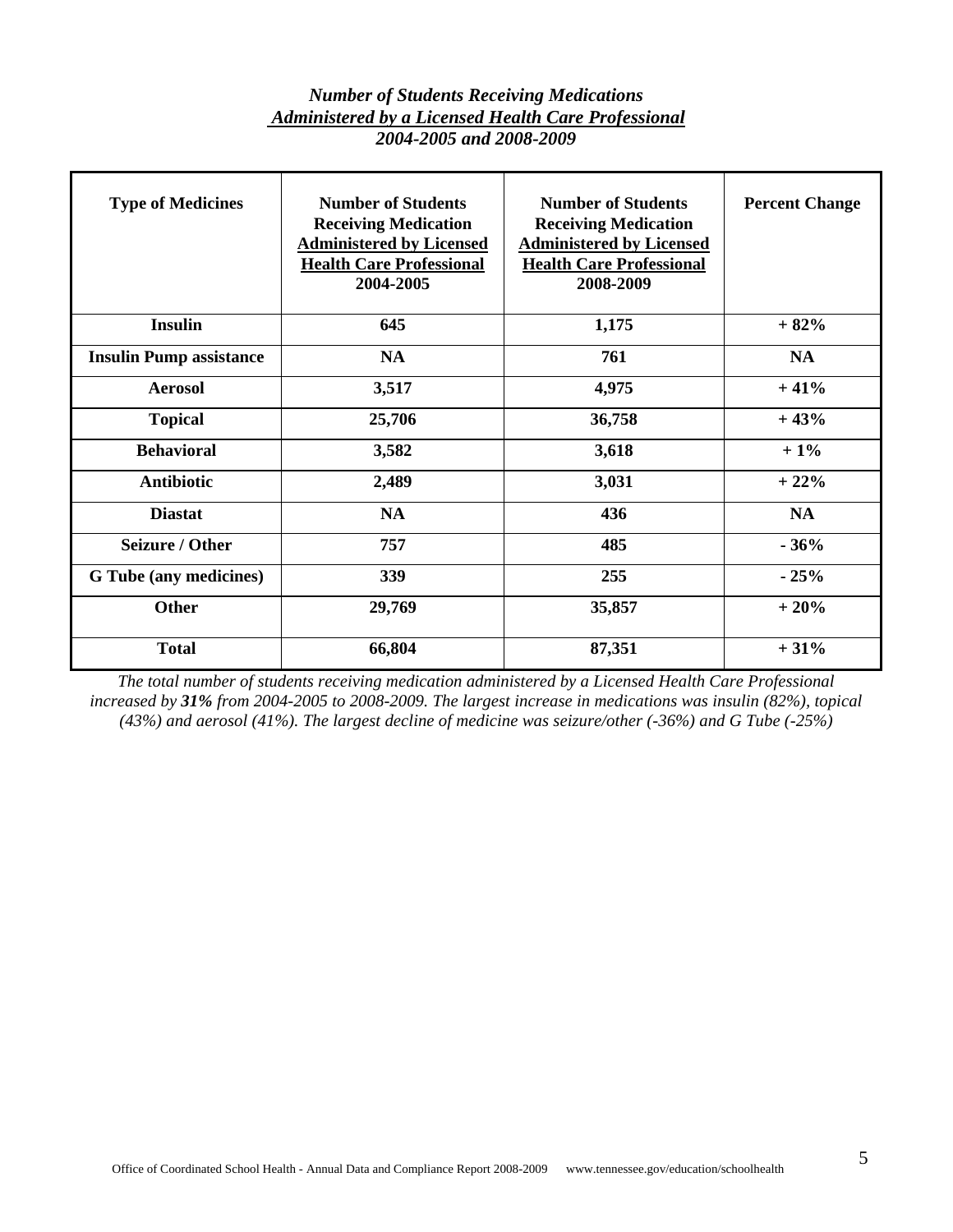#### *Number of Students Receiving a Health Care Procedure on a Daily or Routine Basis at School from a Licensed Health Care Professional 2008-2009*

| <b>Procedure Performed by</b><br><b>Licensed Health Care</b><br><b>Professional</b> | <b>Number of Students</b><br><b>Receiving Procedure</b><br>on a Daily or Routine Basis<br>at School from Licensed<br><b>Health Care Professional</b> | <b>Percent of Total</b> |  |
|-------------------------------------------------------------------------------------|------------------------------------------------------------------------------------------------------------------------------------------------------|-------------------------|--|
| C.I.C.                                                                              | 205                                                                                                                                                  | 2%                      |  |
| G/T tube feeding                                                                    | 618                                                                                                                                                  | 5%                      |  |
| <b>Trach care</b>                                                                   | 97                                                                                                                                                   | $1\%$                   |  |
| <b>Injections</b>                                                                   | 1,294                                                                                                                                                | $11\%$                  |  |
| <b>Blood glucose monitoring</b>                                                     | 2,273                                                                                                                                                | 20%                     |  |
| <b>Nebulizer treatment</b>                                                          | 1,567                                                                                                                                                | 14%                     |  |
| <b>Carb counting</b>                                                                | 1,759                                                                                                                                                | 15%                     |  |
| <b>Other</b>                                                                        | 3,805                                                                                                                                                | 33%                     |  |
| <b>Total</b>                                                                        | 11,526                                                                                                                                               | 100%                    |  |

*The most frequent procedures performed by Licensed Health Care Professionals were: Other (33%), Blood Glucose Monitoring (20%), Carb Counting (15 %) and Nebulizer Treatment (14%).* 

#### *Number of Students Receiving a Health Care Procedure on a Daily or Routine Basis at School from a Licensed Health Care Professional 2004-2005 and 2008-2009*

| <b>Procedure Performed by</b><br><b>Licensed Health Care</b><br><b>Professional</b> | <b>Number of Students</b><br><b>Receiving Procedure</b><br>on a Daily or Routine Basis<br>at School from Licensed<br><b>Health Care Professional</b><br>2004-2005 | <b>Number of Students</b><br><b>Receiving Procedure</b><br>on a Daily or Routine Basis<br>at School from Licensed<br><b>Health Care Professional</b><br>2008-2009 | <b>Percent Change</b> |
|-------------------------------------------------------------------------------------|-------------------------------------------------------------------------------------------------------------------------------------------------------------------|-------------------------------------------------------------------------------------------------------------------------------------------------------------------|-----------------------|
| C.I.C.                                                                              | <b>270</b>                                                                                                                                                        | 205                                                                                                                                                               | $-24%$                |
| G/T tube feeding                                                                    | 411                                                                                                                                                               | 618                                                                                                                                                               | $+50%$                |
| <b>Trach care</b>                                                                   | 74                                                                                                                                                                | 97                                                                                                                                                                | $+31%$                |
| <b>Injections</b>                                                                   | 1209                                                                                                                                                              | 1,294                                                                                                                                                             | $+7%$                 |
| <b>Blood glucose monitoring</b>                                                     | 1746                                                                                                                                                              | 2,273                                                                                                                                                             | $+30%$                |
| <b>Nebulizer treatment</b>                                                          | 819                                                                                                                                                               | 1,567                                                                                                                                                             | $+91%$                |
| <b>Carb counting</b>                                                                | 1123                                                                                                                                                              | 1,759                                                                                                                                                             | $+57%$                |
| <b>Other</b>                                                                        | 7,097                                                                                                                                                             | 3,805                                                                                                                                                             | $-46%$                |
| <b>Total</b>                                                                        | 12,749                                                                                                                                                            | 11,526                                                                                                                                                            | $-10%$                |

*Between 2004-2005 and 2008-2009 the number of procedures performed by a Licensed Health Care Professional declined by 10% from 12,749 in 2004-2005 to 11,526 in 2008-2009.*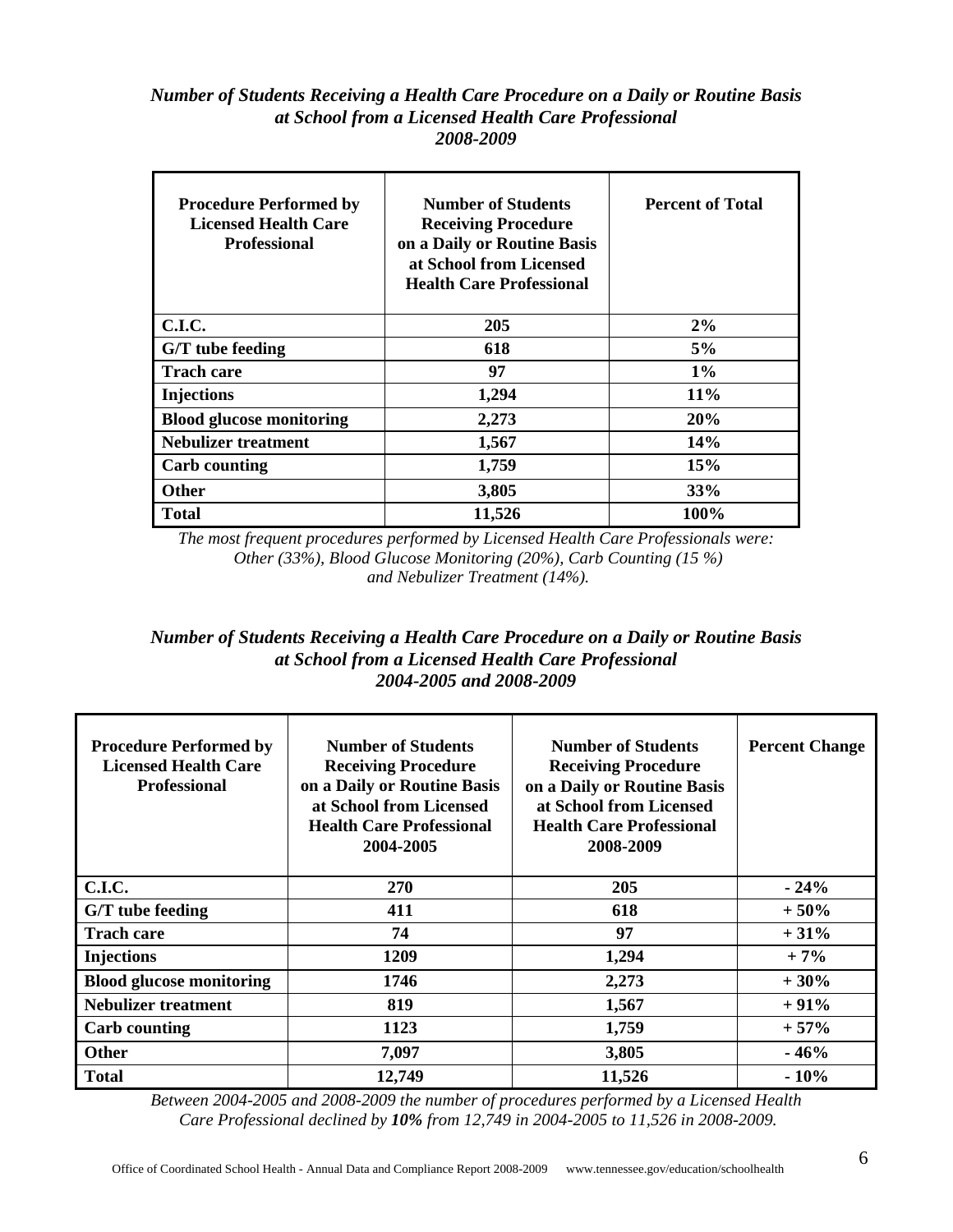#### *Type of Secured Storage Used For Medications in the School 2008-2009*

| <b>Locked Cabinet</b>                   | 137 |
|-----------------------------------------|-----|
| <b>Locked Desk Drawer</b>               | 88  |
| <b>Locked Storage Closet or Cabinet</b> | 112 |

*Most medications are stored in a locked cabinet, storage closet or desk drawer.* 

#### *Number and Type of Personnel Trained Annually and Assigned to Handle Medications and Record Keeping 2008-2009*

| <b>Personnel Trained Annually and</b><br><b>Assigned to Handle Medications</b><br>and Record Keeping | <b>Number</b> | <b>Percent of Total</b> |
|------------------------------------------------------------------------------------------------------|---------------|-------------------------|
| <b>Principals</b>                                                                                    | 556           | 5%                      |
| <b>Assistant Principals</b>                                                                          | 419           | 4%                      |
| <b>Teachers</b>                                                                                      | 5,061         | 47%                     |
| <b>School Counselors</b>                                                                             | 263           | 2.5%                    |
| <b>Secretaries</b>                                                                                   | 2,193         | 20%                     |
| <b>Nurses</b>                                                                                        | 1,303         | 12%                     |
| <b>Nurse Assistants</b>                                                                              | 10            | $1\%$                   |
| Other (specify)                                                                                      | 904           | 8.5%                    |
| <b>Total</b>                                                                                         | 10,709        | 100%                    |

*The vast majority of school personnel trained annually to handle medications and record keeping were teachers (47%) followed by secretaries (20%) and nurses (12%).*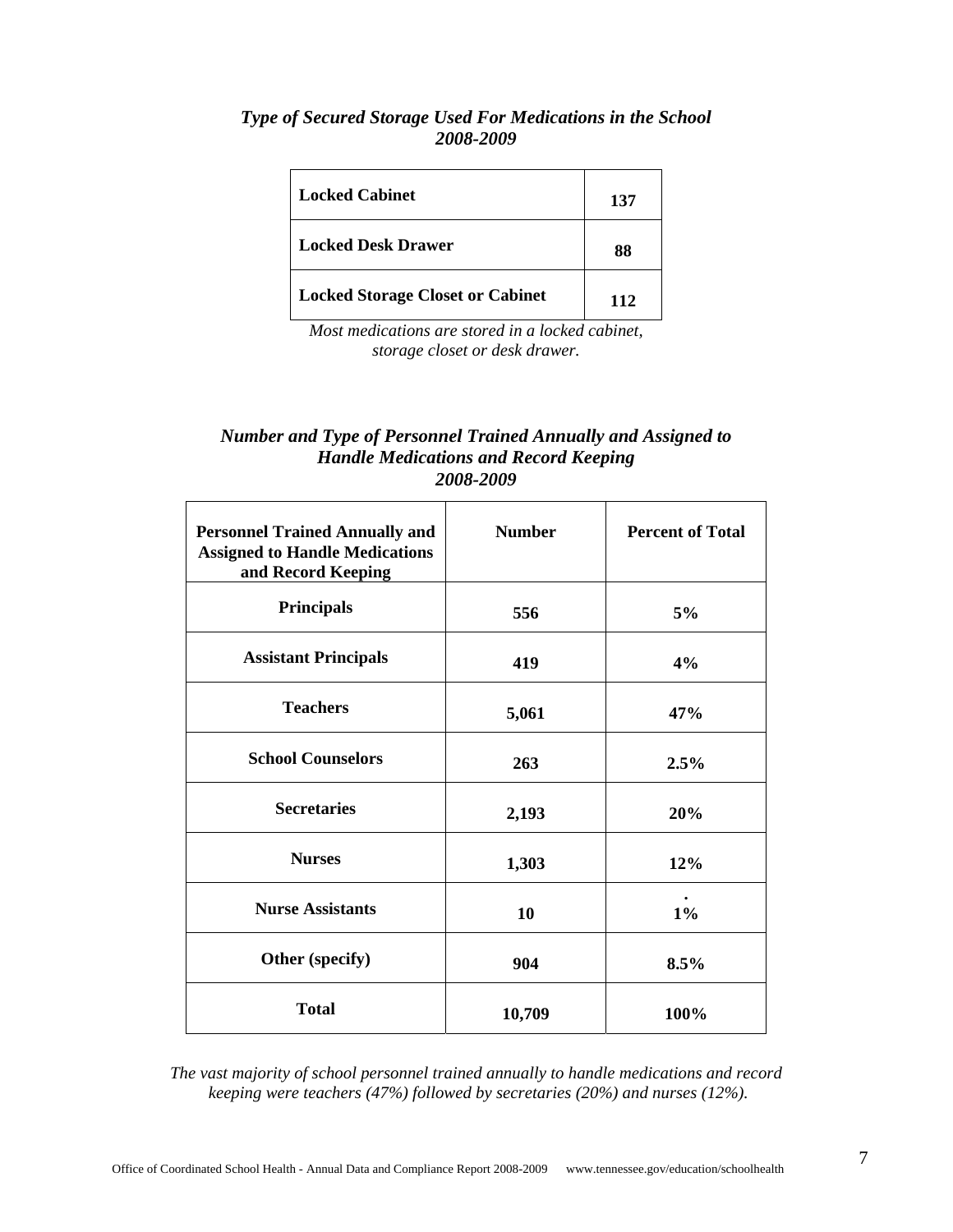#### **SCHOOL NURSES**

| <b>Nurses</b>                                                                 | $FTE's*$<br><b>Employed by</b><br><b>School System</b> | $FTE's*$<br><b>Contracted by</b><br><b>School System</b> | <b>Funded By</b><br>Another<br><b>Source</b> | <b>Totals</b> |
|-------------------------------------------------------------------------------|--------------------------------------------------------|----------------------------------------------------------|----------------------------------------------|---------------|
| <b>Registered Nurses</b><br>School Nurses**<br>Special Ed Nurses ***          | 679<br>63                                              | 158<br>5                                                 |                                              | 837<br>68     |
| <b>Licensed Practical Nurses</b><br>School Nurses **<br>Special Ed Nurses *** | 304<br>113                                             | 47<br>35                                                 |                                              | 351<br>148    |
| <b>Total</b>                                                                  | 1,159                                                  | 245                                                      | 70                                           | 1,474         |

#### *Number and Type of School Nurses Working in Tennessee's School Systems 2008-2009*

 **\*FTE = Full Time Equivalent (use whole numbers with decimals to show totals for each) \*\*BEP funds specified, other local, or federal sources used to employ or contract \*\*\*Special Education funds used to employ or contract** 

*School systems hire nurses to serve the general student school population and to serve the special education student population.* 

*79% of all Tennessee school nurses were hired as full time employees, 17% were hired on a contractual basis and 4% were funded through another source.* 

*Tennessee school systems employed 498 LPN's and 905 RN's during the 2008-2009 school year.* 

*216 nurses (LPN's and RN's) served special education students.* 

*1,187 nurses (LPN's and RN's) served the general school population.* 

*1,473 nurses (both RN's and LPN's) worked in Tennessee schools this past year serving both the general school population and the special education population.*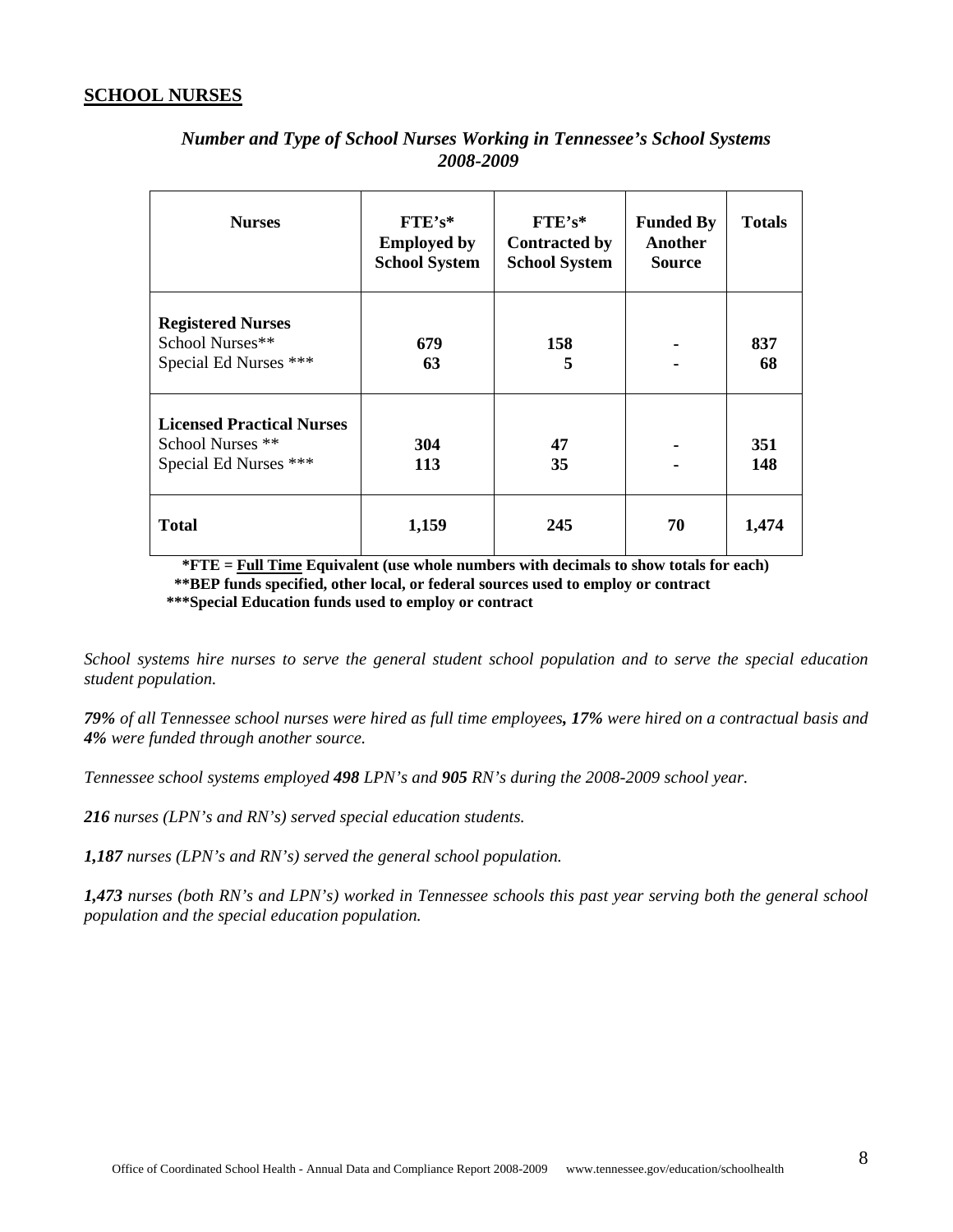#### *Number and Type of School Nurses Working in Tennessee's School Systems 2005-2006 and 2008-2009*

| <b>Nurses</b>             | $FTE's*$<br><b>Employed</b><br>by<br><b>School</b><br><b>System</b><br>2005-2006 | $FTE's*$<br><b>Employed</b><br>by<br><b>School</b><br><b>System</b><br>2008-2009 | <b>Percent</b><br><b>Change</b> | <b>FTE's</b><br><b>Contracted</b><br>by School<br><b>System</b><br>2005-2006 | <b>FTE's</b><br><b>Contracted</b><br>by School<br><b>System</b><br>2008-2009 | Percent<br><b>Change</b> |
|---------------------------|----------------------------------------------------------------------------------|----------------------------------------------------------------------------------|---------------------------------|------------------------------------------------------------------------------|------------------------------------------------------------------------------|--------------------------|
| <b>Registered Nurses</b>  |                                                                                  |                                                                                  |                                 |                                                                              |                                                                              |                          |
| <b>School Nurses</b>      | 354                                                                              | 679                                                                              | $+48%$                          | 146                                                                          | 158                                                                          | $+8%$                    |
| <b>Special Ed Nurses</b>  | 73                                                                               | 63                                                                               | $-14%$                          | 18                                                                           | 5                                                                            | $-7%$                    |
| <b>Licensed Practical</b> |                                                                                  |                                                                                  |                                 |                                                                              |                                                                              |                          |
| <b>Nurses</b>             |                                                                                  |                                                                                  |                                 |                                                                              |                                                                              |                          |
| <b>School Nurses</b>      | 246                                                                              | 304                                                                              | $+19%$                          | 20                                                                           | 46                                                                           | $+57%$                   |
| <b>Special Ed Nurses</b>  | 79                                                                               | 113                                                                              | $+30%$                          | 13                                                                           | 35                                                                           | $+63%$                   |
| <b>Total</b>              | 752                                                                              | 1,159                                                                            | $+35%$                          | 197                                                                          | 244                                                                          | $+19%$                   |

*The number of school nurses (RN and LPN) both employed and contracted by Tennessee school systems increased by 32% from 2005-2006 to 2008-2009.* 

*The number of school nurses (RN and LPN) employed by Tennessee school systems increased by 35% between 2005-2006 and 2008-2009.* 

*The number of RN school nurses employed by Tennessee school systems to serve the general student population increased by 48% from 2005-2006 to 2008-2009.* 

*The number of RN school nurses employed by Tennessee school systems to serve the special education student population declined by 14% between 2005-2006 and 2008-2009.* 

*The number of LPN nurses employed by Tennessee school systems to serve the general student population increased by 19% from 2005-2006 to 2008-2009.* 

*The number of LPN nurses employed by Tennessee school systems to serve the special education student population increased by 30% from 2005-2006 to 2008-2009.* 

*The number of school nurses (RN and LPN) contracted by Tennessee school systems increased by 19% from 2005-2006 to 2008-2009.* 

*The number of RN school nurses contracted by Tennessee school systems to serve the general student population increased by 8% from 2005-2006 to 2008-2009.* 

*The number of RN nurses contracted by Tennessee school systems to serve the special education student population declined by 7% from 2005-2006 to 2008-2009.*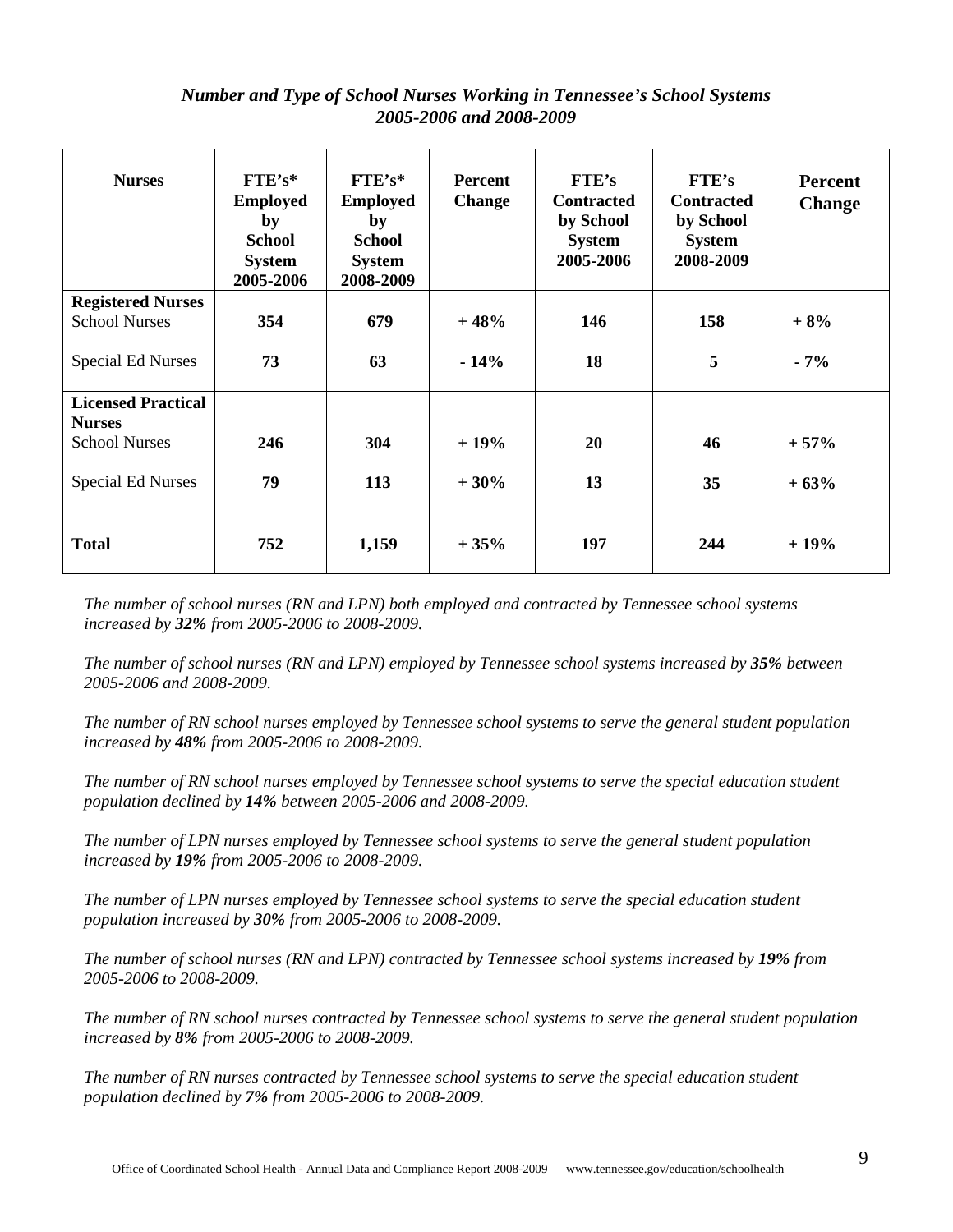*The number of LPN nurses contracted by Tennessee school systems to serve the general student population increased by 57% from 2005-2006 to 2008-2009.* 

*The number of LPN nurses contracted by Tennessee school systems to serve the special education student population increased by 63% from 2005-2006 to 2008-2009.* 

#### *Required Reading for Nurses – 2008-2009*

**129 out of 140** school systems provided Guidelines for Use of Health Care Professionals and Health Care Procedures in a School Setting, (TCA 49-5-415) to each principal and school nurse. (All nurses should receive staff development annually due to frequent revisions). **10** school systems did not provide these guidelines to each principal and nurse. **One** school system did not answer this question. Most Tennessee school systems are in compliance with this law.

**134 out of 140** school systems provided Quality Nursing Interventions in the School Setting by Janice Hootman and Pediatrics Education for Diabetes manual from the PADRE Foundation referenced in the *Guidelines* to all nurses and their supervisors (TCA 49-5-415). **6** school systems did not provide this manual to all nurses and their supervisors. Most Tennessee school systems are in compliance with this law.

#### *Number of Nurses-to-Students Ratio – 2008-2009*

**136** out of 140 school systems meet the requirement for number of nurses per student ratio of 1:3,000. (Does not include nurses who are contracted or hired to provide procedures or treatments only.) **Four** school systems do not meet the number of nurses per student ratio. Most school systems in Tennessee are in compliance with this law.

#### **CARDIO-PULMONARY RESUSITATION (CPR) REQUIREMENTS** (TCA 49-5-414)

**16,219** full-time school employees are currently certified in CPR:

**131** school systems provided CPR training as a Professional Development opportunity this past school year (2007-2008). **Nine** school systems did not provide CPR training.

Type of payment source for training and re-certification in CPR by school systems:

- ♦ Staff incurs cost **14**
- ♦ LEA incurs cost **123**
- ♦ Did Not Answer **3**

**291** schools provided CPR training to students.

**28,120** students received CPR training during the 2008-2009 school year.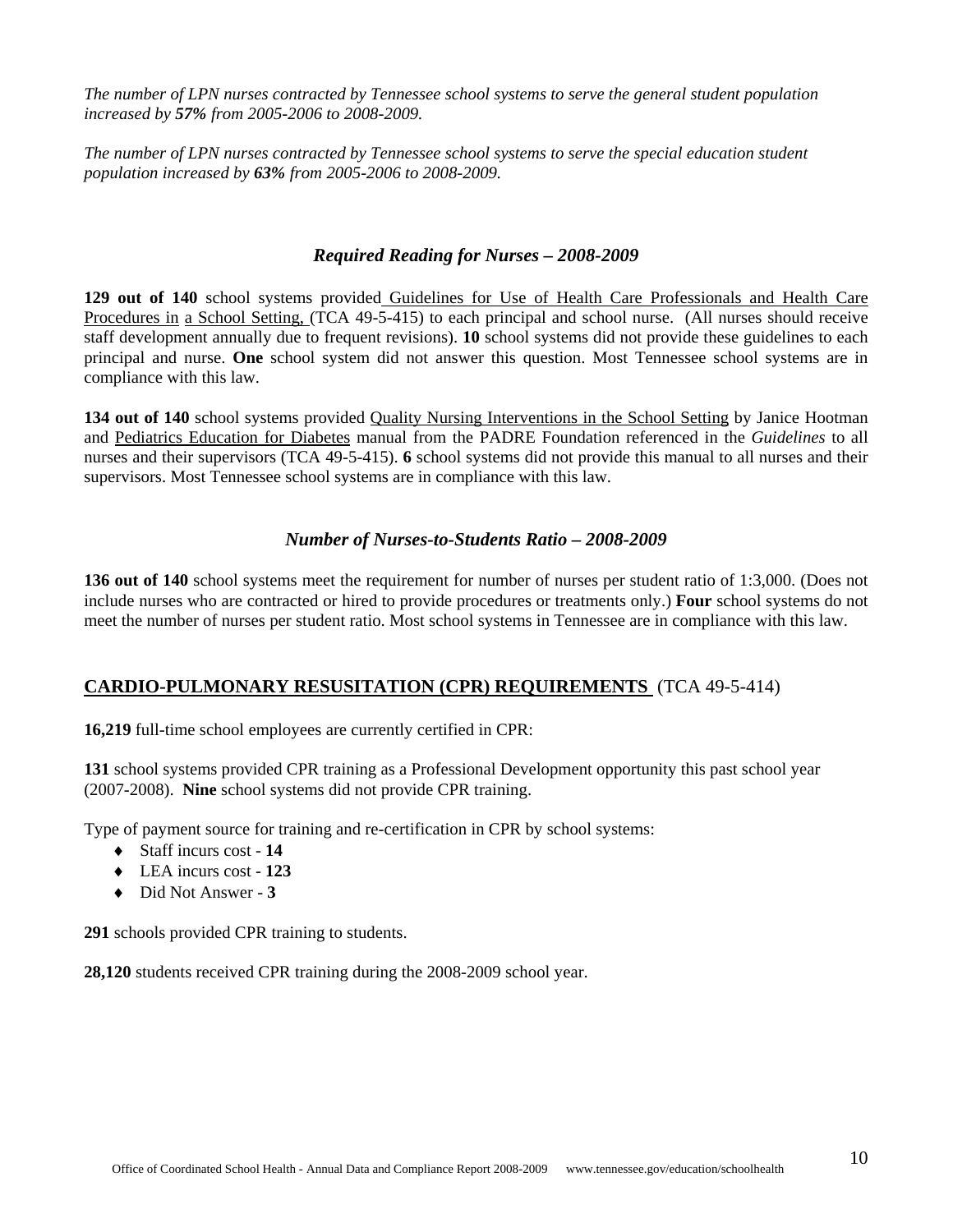#### **HEALTH SCREENINGS**

According to the *Tennessee School Health Screening Guidelines***,** students in grades PreK, K, 2, 4, 6 and 8 are screened annually for vision and hearing. Students in grades K, 2, 4, 6 and 8 and one year of high school (usually wellness class) are screened annually for blood pressure and Body Mass Index (BMI). School staff are encouraged to screen students for oral health problems and screen  $6<sup>th</sup>$  grade students for scoliosis.

#### *Number of School Systems that Provide Health Screening Programs 2008-2009*

| <b>Type of Health Screening</b> | <b>Number of School Systems</b> | Percent of Total # of |
|---------------------------------|---------------------------------|-----------------------|
|                                 | (140 total possible)            | <b>School Systems</b> |
| <b>Vision</b>                   | 139                             | 99%                   |
| <b>Hearing</b>                  | 136                             | 97%                   |
| <b>Dental</b>                   | 71                              | 50%                   |
| <b>Body Mass Index (BMI)</b>    | 137                             | 98%                   |
| <b>Blood Pressure</b>           | 133                             | 95%                   |
| <b>Scoliosis</b>                | 80                              | 57%                   |

*Most school systems provided vision, hearing, BMI and blood pressure screening for their students. Approximately, half of all school systems provided some type of dental screening and 57% provided scoliosis screening.* 

#### *Number of Students Screened 2008-2009*

| <b>Type of Health Screening</b> | <b>Number of Students</b> | <b>Percent of Total</b> |
|---------------------------------|---------------------------|-------------------------|
| <b>Vision</b>                   | 395,415                   | 28%                     |
| <b>Hearing</b>                  | 320,245                   | 23%                     |
| <b>Dental</b>                   | 107,093                   | 7.5%                    |
| <b>Body Mass Index (BMI)</b>    | 289,617                   | 20%                     |
| <b>Blood Pressure</b>           | 281,033                   | 20%                     |
| <b>Scoliosis</b>                | 29,173                    | $2\%$                   |
| <b>Total</b>                    | 1,422,576                 | 100%                    |

*Most common student health screenings were Vision (28%), Hearing (23%), BMI (20%) and Blood Pressure (20%).*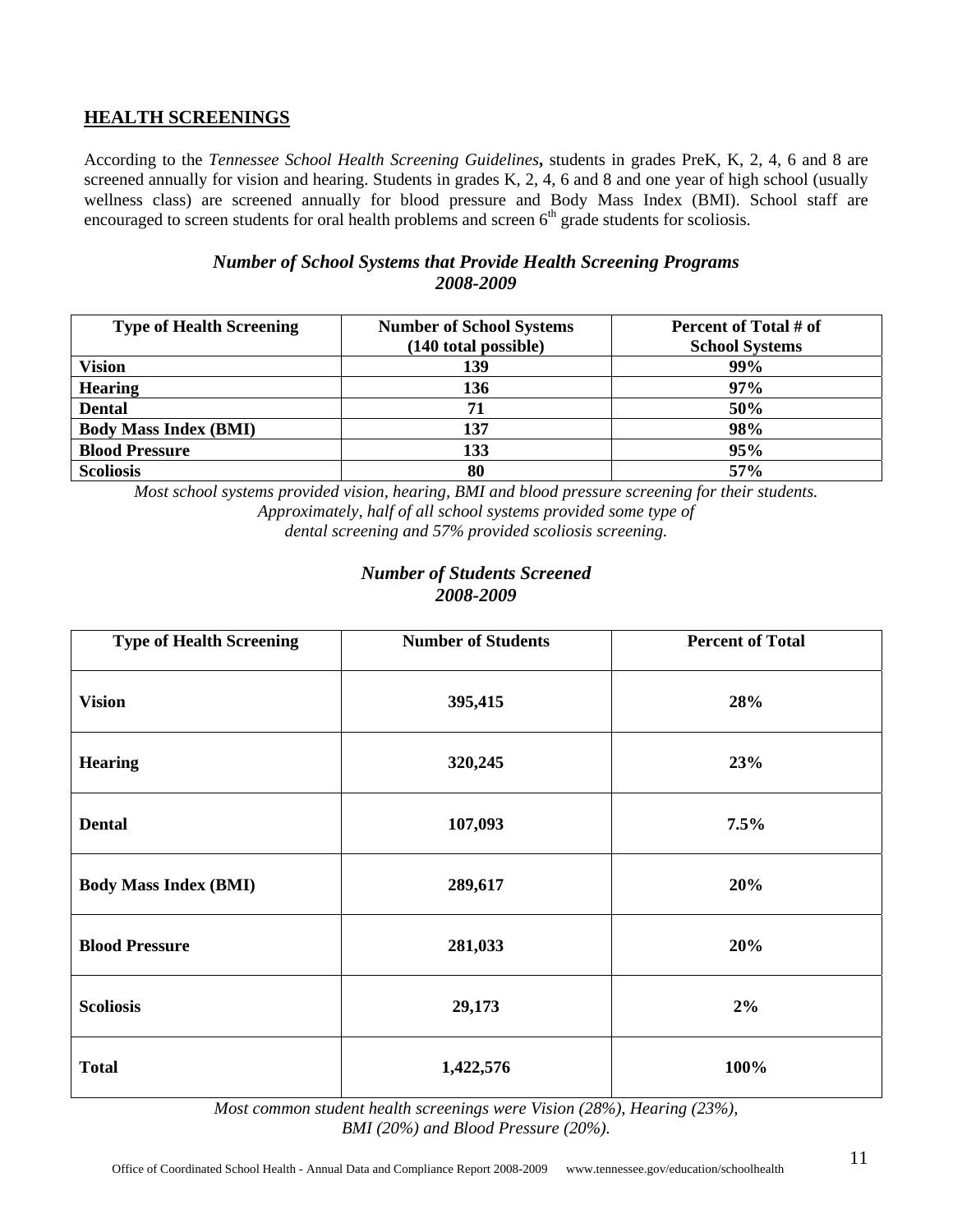#### *Number of Students Referred to a Healthcare Provider as a Result of School Health Screening Programs 2008-2009*

| <b>Type of Health Screening</b> | Number of Referral(s) made to a<br><b>Healthcare Provider</b> | <b>Percent of Total</b> |  |
|---------------------------------|---------------------------------------------------------------|-------------------------|--|
| <b>Vision</b>                   | 39,264                                                        | 22%                     |  |
| <b>Hearing</b>                  | 10,502                                                        | 6%                      |  |
| <b>Dental</b>                   | 42,276                                                        | 24%                     |  |
| <b>Body Mass Index</b>          | 71,829                                                        | 40%                     |  |
| <b>Blood Pressure</b>           | 13,204                                                        | 7%                      |  |
| <b>Scoliosis</b>                | 1,205                                                         | $1\%$                   |  |
| <b>Total</b>                    | 178,280                                                       | 100%                    |  |

*Most referrals made to a Health Care Provider were a result of BMI screenings (40%),dental screenings (24%), and vision screenings (22%). There were 178,280 referrals made to Health Care Providers as a result of school screenings this past year.*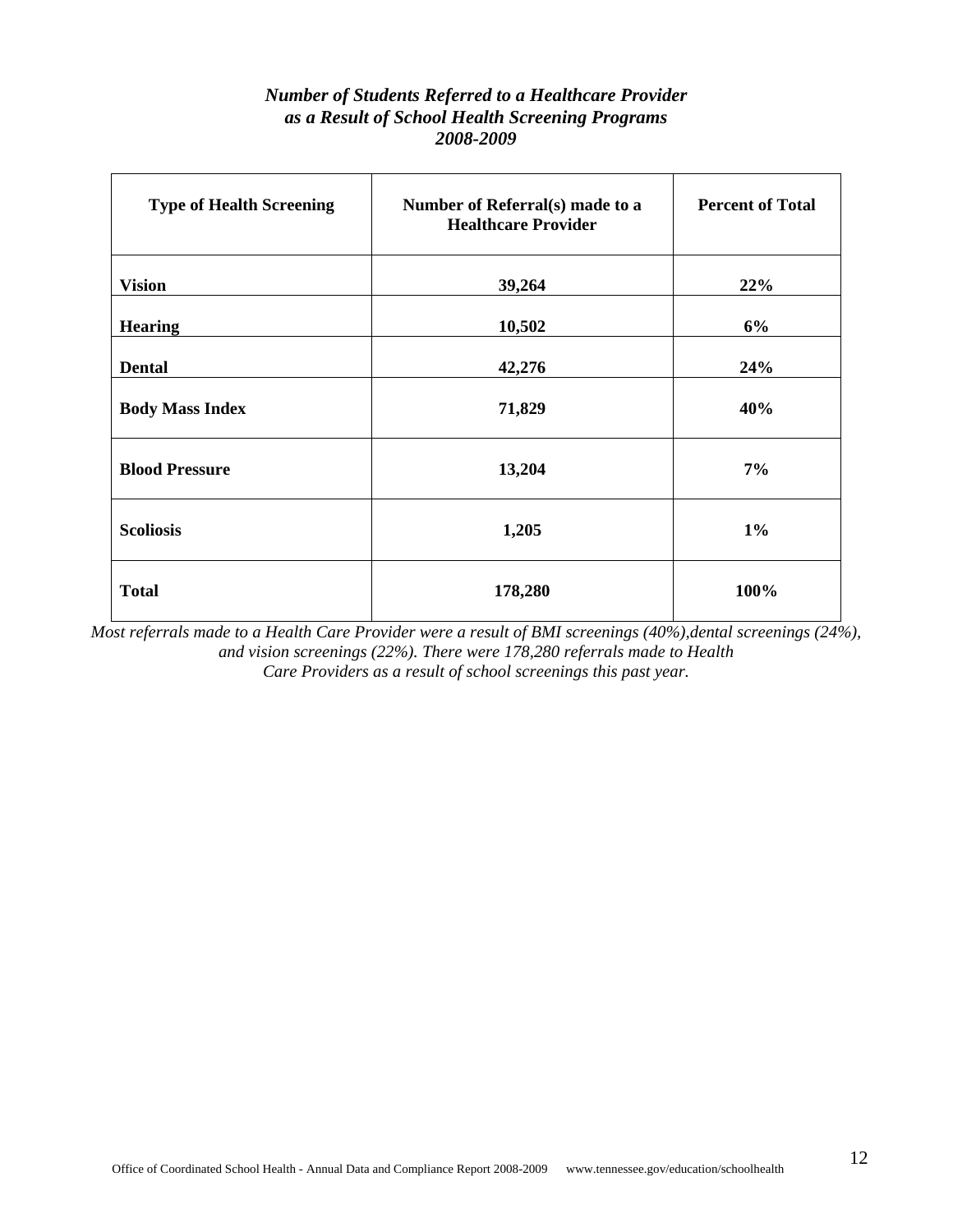#### **EMERGENCY PROCEDURES**

| <b>Number of Students Receiving Emergency Procedure</b> |
|---------------------------------------------------------|
| by Licensed Health Care Providers in School             |
| 2008-2009                                               |

| <b>Emergency Procedure</b> | Number of<br><b>Students</b> | <b>Percent of</b><br><b>Total</b> |  |
|----------------------------|------------------------------|-----------------------------------|--|
| Glucagon                   | 26                           | $.3\%$                            |  |
| <b>Diastat</b>             | 70                           | $1\%$                             |  |
| <b>Asthma</b>              | 7,388                        | 98%                               |  |
| <b>Epi-Pen</b>             | 84                           | $1\%$                             |  |
| <b>Total</b>               | 7,568                        | 100%                              |  |

*Almost all emergency procedures were provided to students with asthma (98%).* 

#### *Number of Emergency Procedures by Licensed Health Care Providers in School 2008-2009*

| <b>Type of Emergency</b><br><b>Procedure</b> | Number of<br><b>Emergency</b><br><b>Procedures</b> | Percent of<br><b>Total</b> |  |
|----------------------------------------------|----------------------------------------------------|----------------------------|--|
| Glucagon                                     | 183                                                | $.5\%$                     |  |
| <b>Diastat</b>                               | 4,204                                              | $11\%$                     |  |
| <b>Asthma</b>                                | 25,459                                             | 70%                        |  |
| <b>Epi-Pen</b>                               | 2,231                                              | 6%                         |  |
| <b>Other</b>                                 | 4,546                                              | 12.5%                      |  |
| <b>Total</b>                                 | 36,623                                             | 100%                       |  |

*The most common type of emergency procedures performed by a Licensed Health Care Provider was asthma (70%), Other (12.5%) and Diastat (11%).*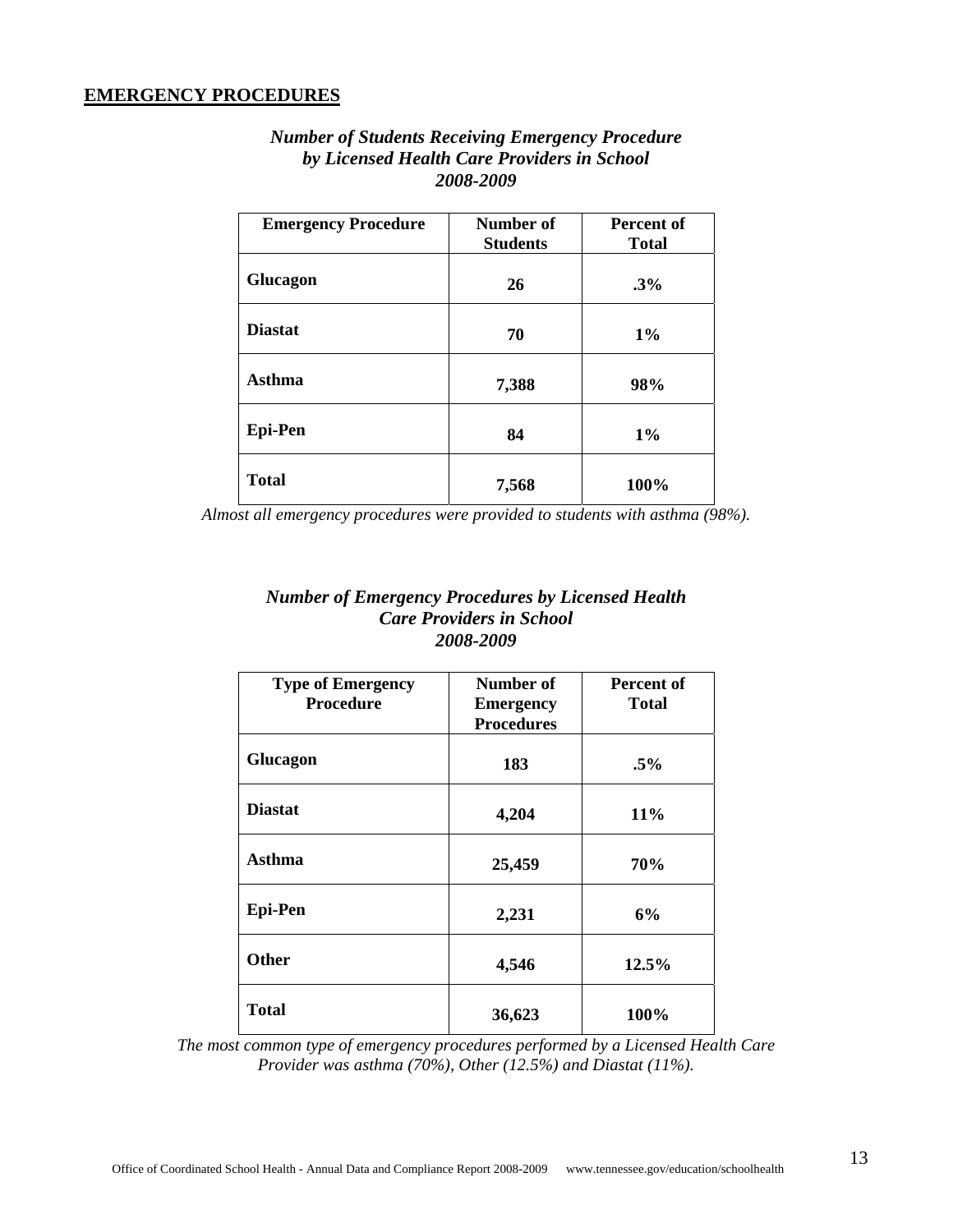#### **RESCUE MEDICATIONS**

#### *Allergies – Use of Epi Pens 2008-2009*

| Number of students<br>that have EpiPens<br>available at schools | Number of<br>students that<br>required<br>administration of<br>the EpiPen | Number of<br>teachers and staff<br>trained to<br>administer an Epi-<br>pen if needed |
|-----------------------------------------------------------------|---------------------------------------------------------------------------|--------------------------------------------------------------------------------------|
| 5,763                                                           | 121                                                                       | 17,462                                                                               |

#### *Types and Frequency of Student Allergies 2008-2009*

| <b>Type of Student Allergies</b> | Number of<br><b>Students with</b><br><b>Allergies</b> | Percent of<br><b>Total</b> |  |
|----------------------------------|-------------------------------------------------------|----------------------------|--|
| <b>Nuts</b>                      | 5,444                                                 | 11%                        |  |
| Food/Dye                         | 10,875                                                | 22%                        |  |
| <b>Insects</b>                   | 5,475                                                 | 11%                        |  |
| <b>Environmental</b>             | 19,735                                                | 40%                        |  |
| <b>Other</b>                     | 7,276                                                 | 15%                        |  |
| <b>Total</b>                     | 48,805                                                | 100%                       |  |

*The most common types of allergies among students were environmental (40%), Food/Dye (22%) and Other (15%).*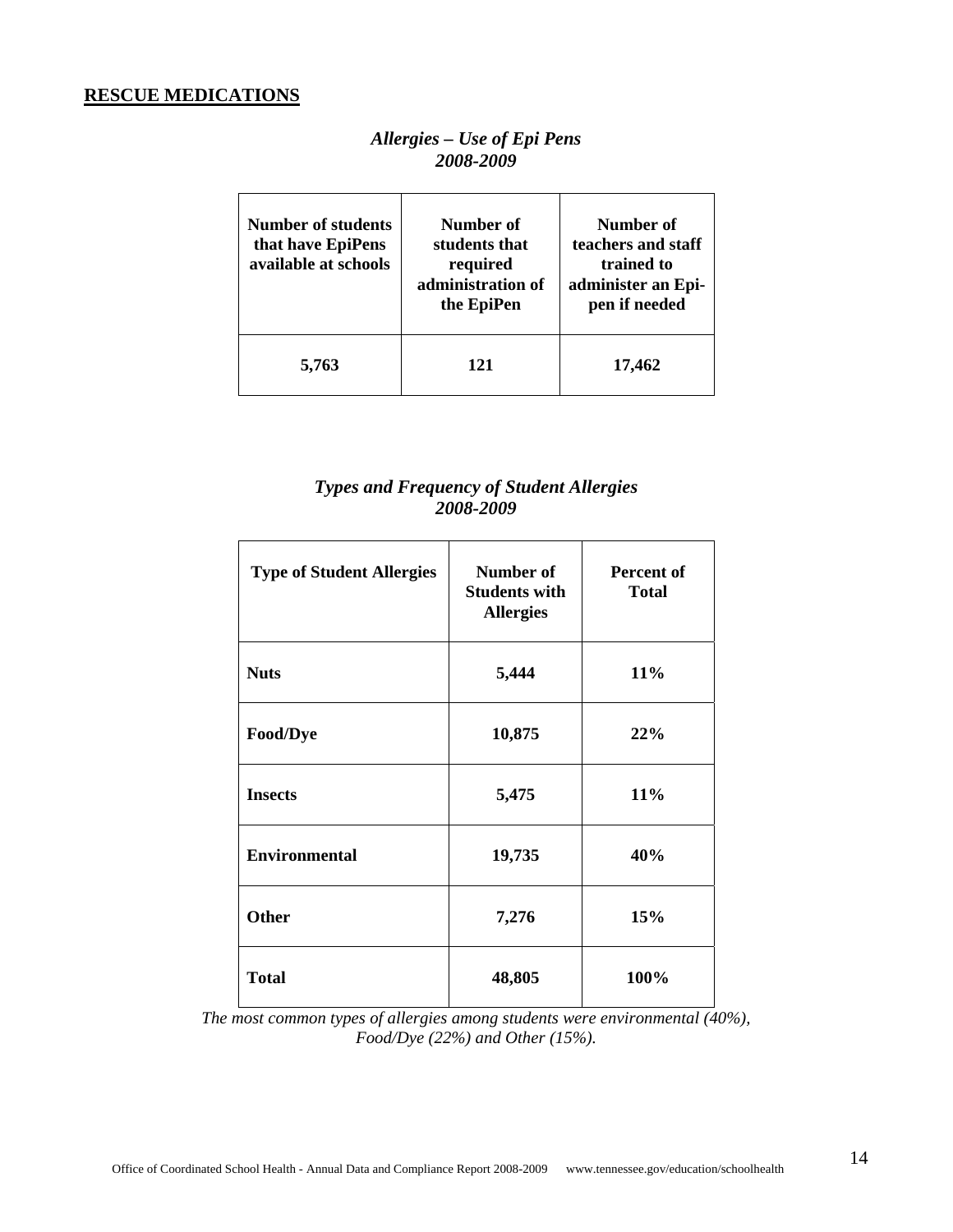#### *Number of Students Diagnosed with Diabetes by Grade Level 2008-2009*

|                              | <b>Pre-school</b> | Kindergarten | Grades 1-5 | Grades 6-8 | Grades 9-12 | <b>Special</b><br><b>Education</b> | <b>Total</b> |
|------------------------------|-------------------|--------------|------------|------------|-------------|------------------------------------|--------------|
| Number of<br><b>Students</b> | 28                | 132          | 902        | 865        | 1,271       | 123                                | 3,321        |

*In 2008-2009, 1,898 students had Glucagon available at school.* 

*There were 1,542 diabetic students that had a full-time nurse assigned to the school and 1,079 diabetic students that had a part-time nurse assigned to the school.* 

*1,559 students with diabetes were managed by the school staff based on having an Individual Health Plan.* 

*Glucagon was administered 24 times in Tennessee schools. Fifteen students required Glucagon more than once this school year. One student required this medication 20 times during the school year.*

#### *Seizure Disorders/Diastat Medication*

*In 2008-2009 there were 835 students with a seizure disorder diagnosis that had the drug Diastat available for use at school.* 

*A total of 87 doses of Diastat were administered to students in school systems this year.* 

*Two-thirds (66%) of all school systems have a policy that allows the nurse to administer the first dose of Diastat at school.* 

*There were 637 students with an order to administer Diastat that had a full-time nurse assigned to the school. Also, there were172 students with an order to administer Diastat that did not have a full-time nurse assigned to the school. 11 out of 115 school systems indicated the nurse was assigned to the school full-time for this student only.* 

*24 students received this medication more than once per year.* 

*117 out of 123 school systems reported that when Diastat is administered, 911 is called immediately as the standard protocol. Seventeen school systems did not answer this question.* 

23 out of 117 school systems reported that Diastat was administered by a nurse at school. **Twenty-three** school *systems did not answer this question.* 

*1.8% of all school systems indicated that parents/guardians administered Diastat at school.* 

*94% of school systems reported that if a student who has Diastat at school has a seizure and no nurse is available to administer the medication, then 911 is called as standard procedure.* 

*558 students had Diastat available at school to be administered by 911 personnel if needed.*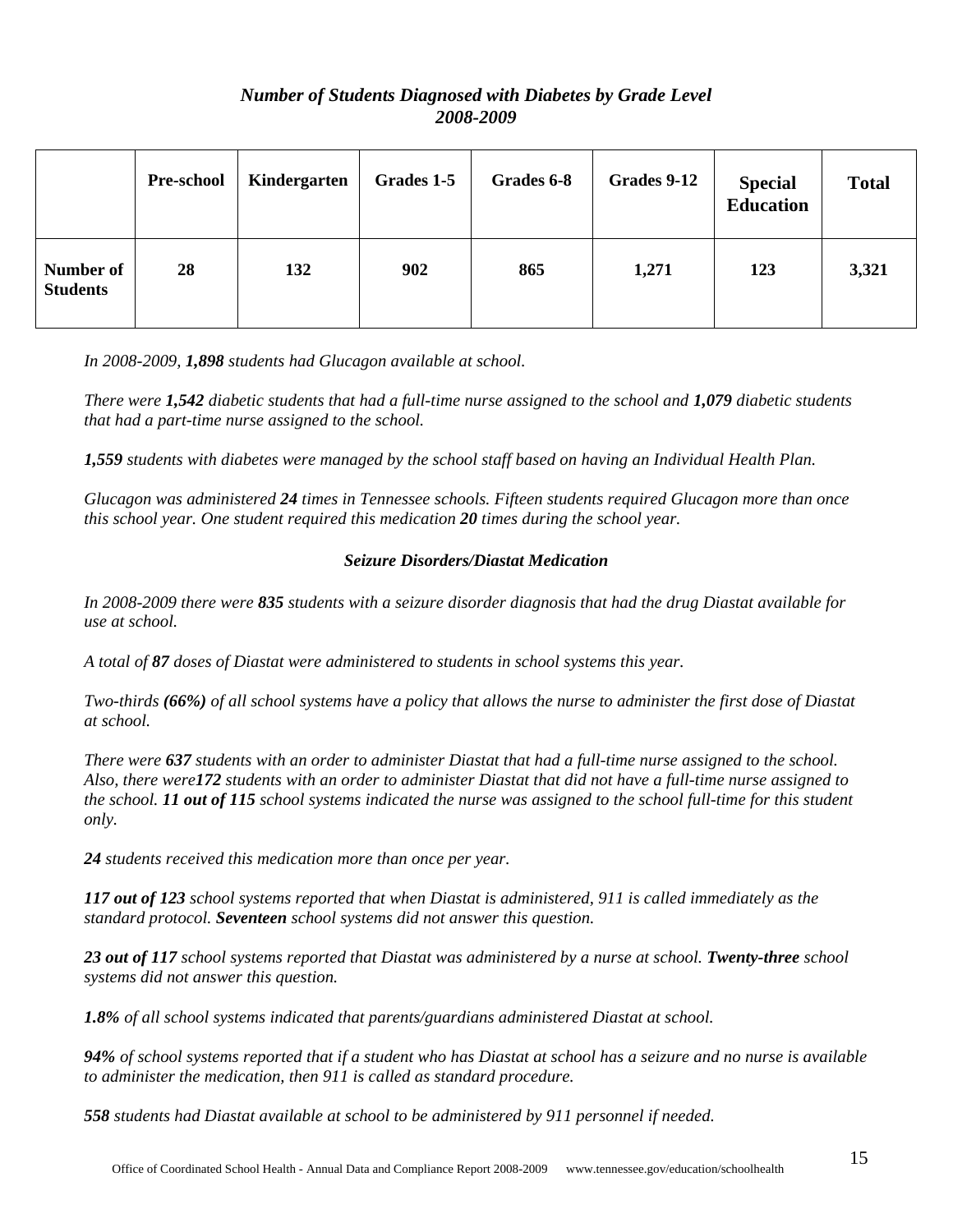#### **SCHOOL-BASED CLINICS**

A school-based health clinic provides a variety of medical services to students as well as staff in some locations.

Currently, **12** school systems have at least one school-based health clinic.

A total of **54** schools in Tennessee provide a school-based clinic for their students. **68%** of these schools provide students with physicals, **39%** use tele-medicine and **50%** provide services to staff as well as students.

During the 2008-2009 school year **69,305** students were served through school-based clinics.

Also, **28,965** students received an EPSDT wellness exam through a school-based clinic.

#### **INDIVIDUAL HEALTH PLAN** (Section 504 of the Rehabilitation Act of 1973 and T.C.A. 49-5-415)

**89%** of all school systems developed an Individual Health Plan (IHP) for all students with chronic or long-term illnesses (i.e. Asthma, Diabetes, Seizures, Sickle Cell Anemia, Cardiac Conditions, and Severe Allergic Reactions).

#### **PHYSICAL EDUCATION/ACTIVITY** ( T.C.A. 49-6-1021)

**54%** of all school systems provided daily physical education for their students.

**89%** of all Tennessee school systems implemented the 90 minutes of physical activity law for all students.

#### **FOOD VENDING AND A LA CARTE** (T.C.A. 49-6-230)

Almost all Tennessee school systems (**97%**) were in compliance with the food vending and a la carte law.

**HIV STAFF TRAINING** (Tennessee State Board of Education HIV/AIDS Policy for Employees and Students of Tennessee Public Schools 5.300)

Almost all Tennessee school systems (**96%**) were in compliance with the HIV and Blood-borne Pathogens staff training law.

#### **ANNUAL STAFF SUICIDE PREVENTION TRAINING** (T.C.A. 49-6-3004)

**87%** of all school systems provided annual staff training on suicide prevention.

#### **TOBACCO EDUCATION PROGRAM**

**81%** of all school systems report that they offered a tobacco prevention program to students.

#### **AMERICAN LUNG ASSOCIATION "OPEN AIRWAYS" TRAINING**

**223** school nurses received the American Lung Association's "Open Airways" training.